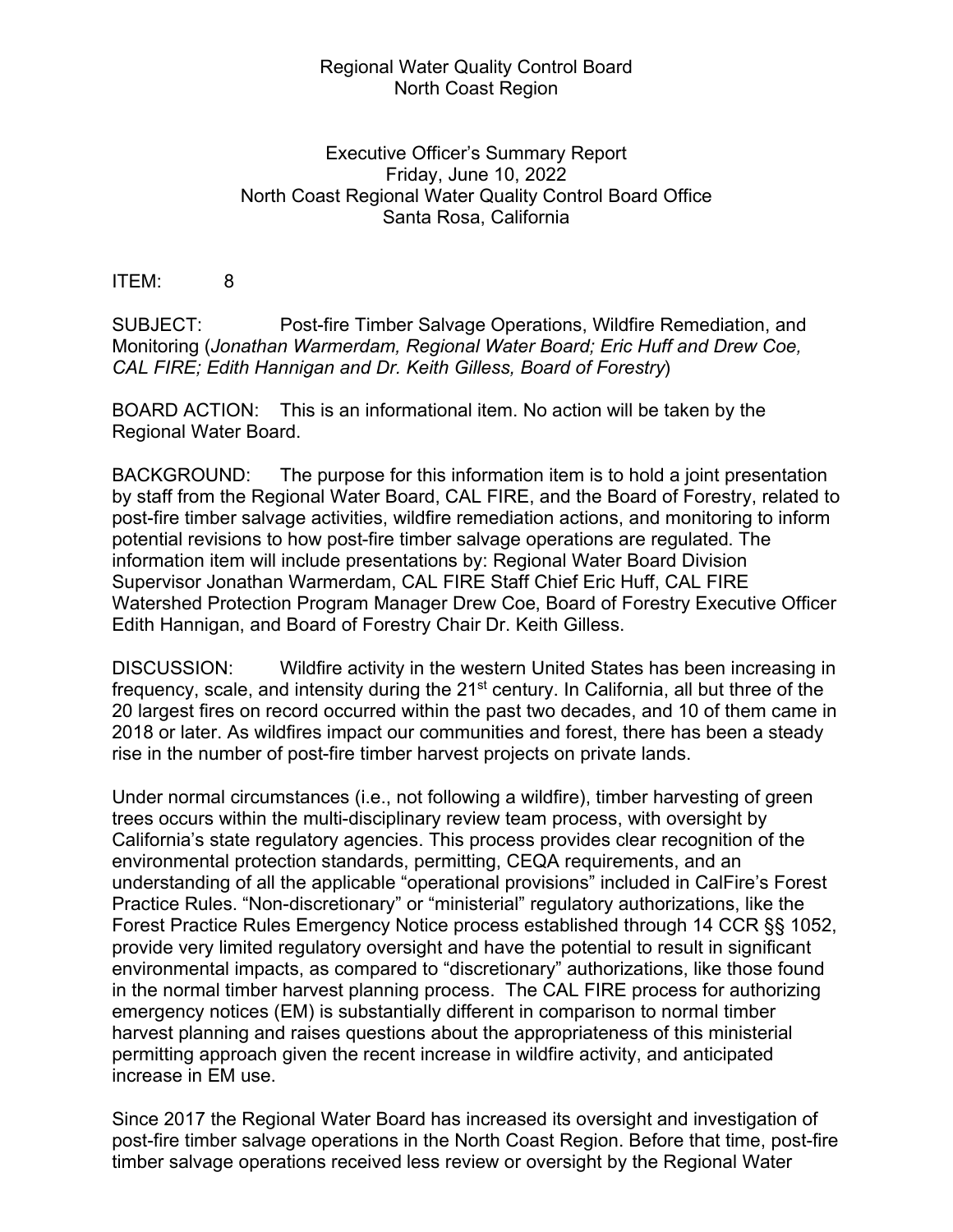Board due to their infrequent use or perceived threat to water quality. In 2018, Regional Water Board staff initiated a post-fire timber salvage monitoring effort to review these activities and their authorization process, as well as to contemplate the adequacy of the Regional Water Board's own permitting mechanism to protect water quality during postfire timber salvage operations.

CAL FIRE and the Regional Water Board's current authorization mechanisms for EMs provide expedited and efficient automatic approvals to conduct post-fire salvage operations, so long as certain criteria are met. The Regional Water Board currently has its own ministerial authorization process – Categorical Waiver of Waste Discharge Requirements Order No. R1-2014-0111 - which is automatically triggered when an EM is authorized by CAL FIRE. Regional Water Board staff are contemplating potential revisions to the Categorical Waiver to ensure that our ministerial permitting process is sufficient to protect water quality.

In 2018, CAL FIRE and other forest practice review team agencies, including the Regional Water Board, initiated monitoring of EM projects to evaluate project performance as required following the passage of Senate Bill 901. These monitoring requirements aligned well with the Regional Water Board's interest in deeper evaluations of EM projects and provided an important collaboration opportunity amongst the review team agencies to support these investigations. Under the leadership and design by CAL FIRE staff, a random probabilistic sample design and an accompanying monitoring protocol was developed to evaluate EM projects throughout the state. The original sample design included more than 50 randomly selected EM projects, approximately 20 of which were located within the North Coast Region. Regional Water Board staff participated in all the monitoring inspections conducted in the North Coast Region.

The resulting 2019 Monitoring Report identified that performance on 40% of the EMs surveyed was identified as either "substandard" or "unacceptable" as that relates to water quality protections. These results have become the catalyst for increased scrutiny of these project activities as the monitoring revealed that the existing authorization processes for EMs should be reevaluated. Since that time, CAL FIRE, the Board of Forestry, and the review team agencies have taken multiple actions to address these shortcomings and to improve project performance, including but not limited to: increased inspections; dissemination of information to registered professional foresters, licensed timber operators and landowners; new regulatory informational flyers that are distributed with each EM authorization, increased enforcement for regulatory violations, and changes to the Forest Practice Rules (FPRs).

Regional Water Board staff have identified several areas of concern that remain, which we believe would improve the EM authorization and project performance. Section 1052(b) of the FPRs state as a requirement that any authorized EN must conform with the "operational provisions" of the Forest Practice Rules. However, what those operational provisions are, have not been defined, leaving the review team agencies, registered professional foresters, and licensed timber operators in a somewhat ambiguous regulatory arena, subjected to differing interpretation of standards. These ambiguities increase the risks for individual landowners and the environment. Clarification on which FPR operational provisions apply to EM projects would greatly